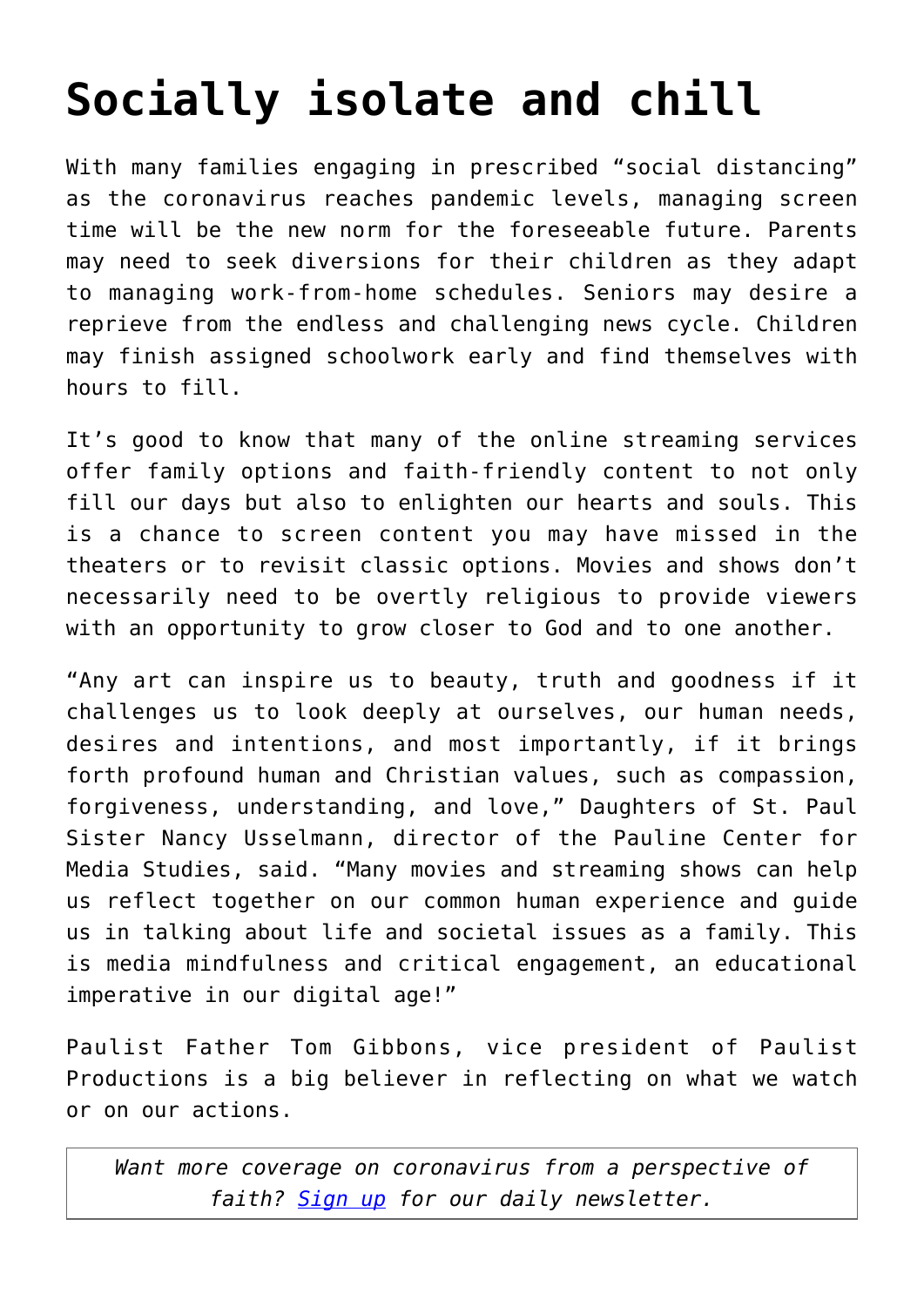"When I was in college," Father Gibbons said, "I was able to get involved in some ministries that served the poor. But those in charge of the programs always wanted us to reflect on the experience so it did not go in one ear and out the other … and to hear how others experienced the situation, particularly through the lens of faith, so that we could grow in our faith journeys together. There is a lot to be gained in doing the same reflection on what we watch, even if it only lets us be more active viewers instead of passive viewers."

"I think the main way watching a film or a television show can inspire Catholic families, no matter if it is faith-related or not, is to simply have a conversation about it afterward with each other and allow everybody to freely share what their reaction to it was," Father Gibbons said. "Hopefully, that initial sharing allows for more conversation and connection. But also, to include how God was (or was not) present in the show and reflect on that."

Holy Cross Father David Guffey, national director of Family Theater Productions, cautions parents that "there is no safe bet in streaming platforms." He reminds parents to avoid giving children the password credentials to streaming services. "There is good content on many platforms," Father Guffey said, "but parents need to be vigilant in knowing what their family is watching and whether they are ready for it."

## **Recommendations**

Along with the commercially available subscription services, Catholic families may have access to books, audio programming and movie selections on Formed [\(www.formed.org](http://www.formed.org)) through parish licensing subscriptions or individual memberships. Formed programming includes original children's features such as "The Suitcase: A Story About Giving" and a variety of programming on the lives of the saints including "An Ordinary Martyr: The Life and Death of Blessed Stanley Rother."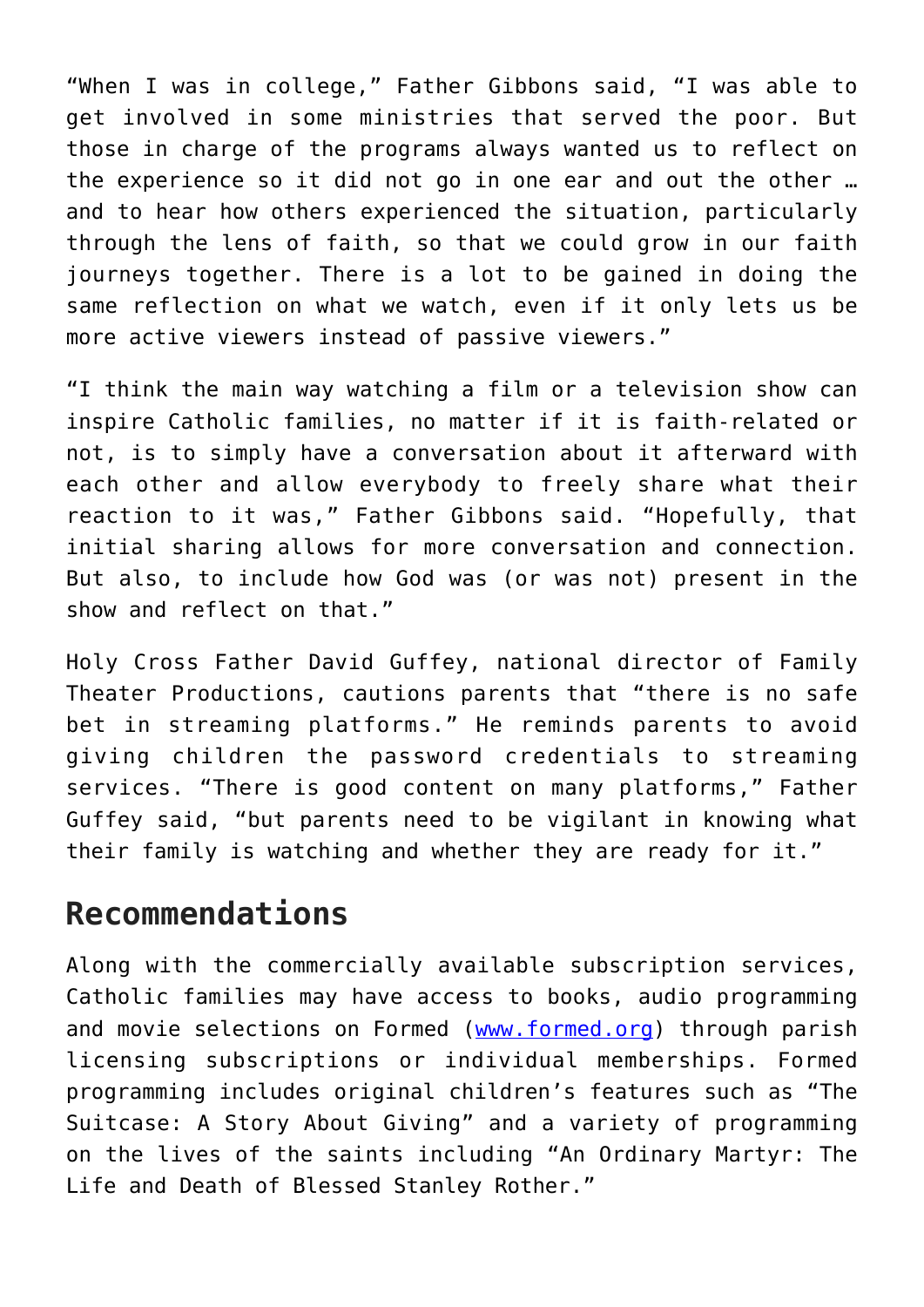On Netflix, interesting options for adult viewers or older teens include "The Two Popes," the studios' recent original work imagining the lives of and relationship between Pope Benedict XVI and Pope Francis.

Sister Nancy Usselmann recommends "The Boy Who Harnessed the Wind," calling it "a beautiful story of a young boy in a poor area of Africa who tinkers with electronics, but whose village is on the brink of starvation because of lack of water. He uses his talents and ingenuity to save his family and the whole village."

Other viewing options on Netflix include "Same Kind of Different as Me," as well as "Veggie Tales in the House" and "Angela's Christmas" for young viewers.

Hulu offers a variety of programming options, including "The Best of Enemies," a dramatization of the true-life friendship between a racist Klansman and a black civil rights activist in the 1970s and "Bridge to Terabithia" and "The Voyage of The Dawn Treader," inspired by C.S. Lewis' classic series "The Chronicles of Narnia."

Interesting adult programming choices on Amazon Prime include the recent documentary "For Sama," "Romero" and "The Dating Project," jointly produced by PureFlix and Paulist Productions in association with Family Theater Productions.

When considering what to watch together, Father Gibbons humorously said, "I definitely do not recommend 1995's 'Outbreak' with Dustin Hoffman … that might be a little too close to home!" But he does offer families two suggestions currently streaming on Disney+ and both from Pixar.

"'Up!' is such a great movie," Father Gibbons said, "and in this time of social isolation, it (among many things) reminds us of the need to be connected to one another. Particularly, it reminds us to maintain our contacts with the elderly and the vulnerable, even if that connection has to look different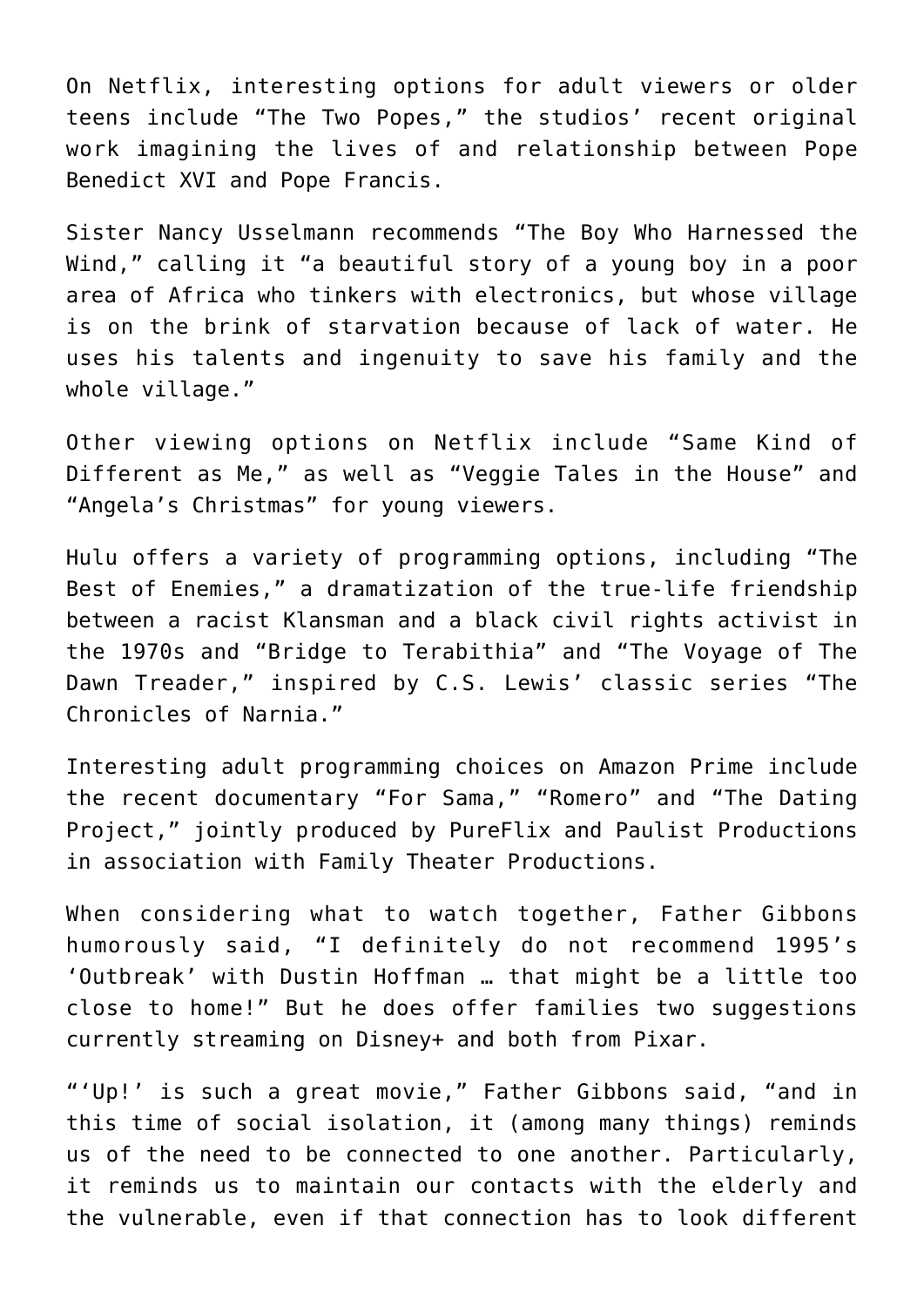during this time."

Father Gibbons also recommends "Wall-E," sharing that the animated feature is "always a great movie to watch and reflect on now, particularly because the current crisis is really reminding us how interconnected we all are. I have never seen a movie make a point so strongly yet so gently, and there would be loads for any family to talk about after watching that … particularly in light of the pope's encyclical *Laudate Si'*."

## **Discussion questions**

Father Guffey offers the following questions as fodder for families looking to discuss movies and shows together:

What was beautiful in the film?

Which character appealed to you most? Why?

How did this film support the values held most dear?

Was there any decision, action, character that went against our values?

What did the main characters accomplish? learn? become transformed?

Who sacrificed something in the film? What was it? Why did they do it?

Discuss this by filling in the blank: This film made me want to go out and .

When planning to view, families may want to investigate films or shows by consulting the Media Review Office of Catholic News Service [\(www.catholicnews.com/movies.cfm](http://www.catholicnews.com/movies.cfm)), which assesses motion pictures, television programs, home entertainment, video games and comic books. Rather than simply leaving a television or screening device turned on and playing nonstop,